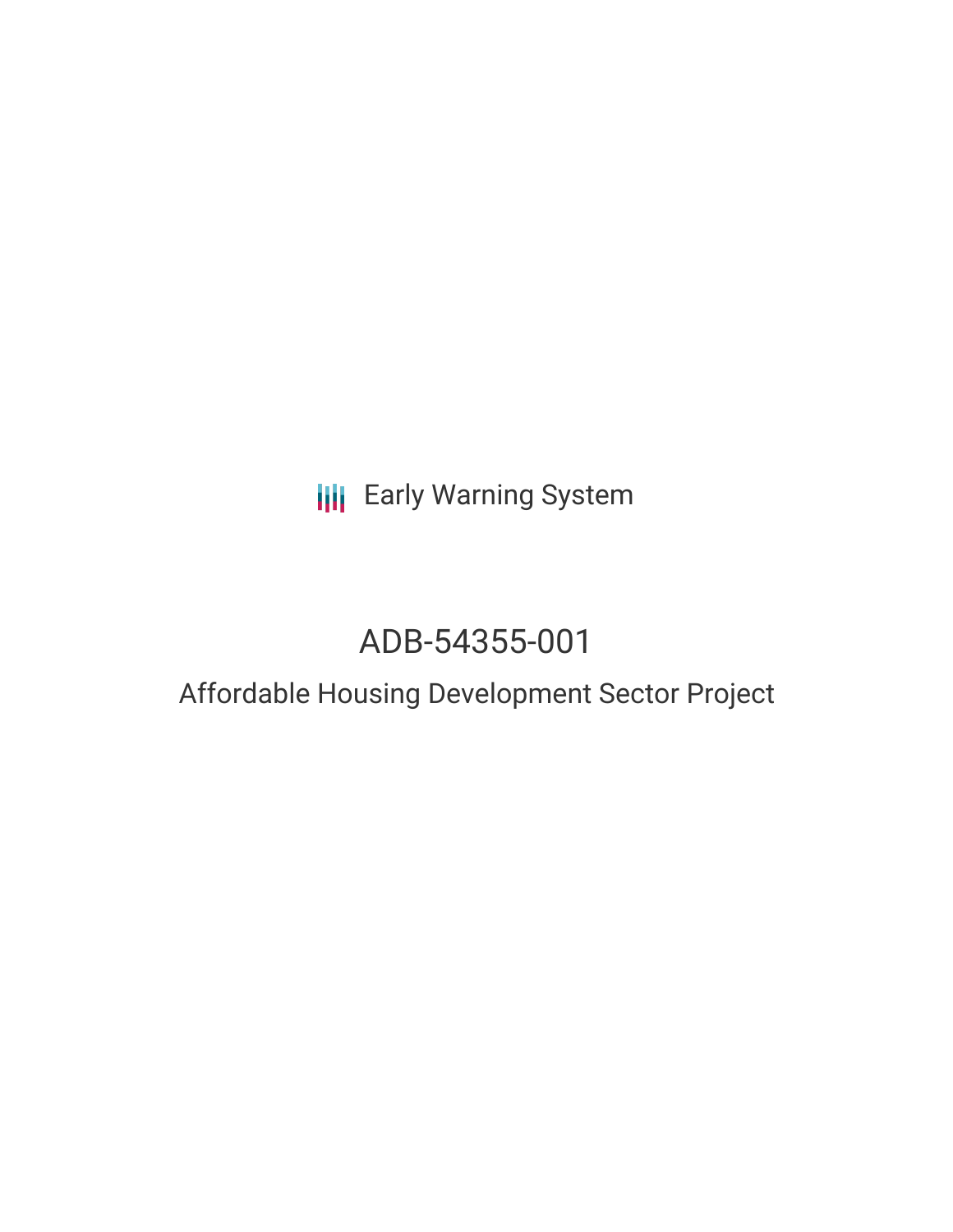

#### **Quick Facts**

| <b>Countries</b>               | Bhutan                         |
|--------------------------------|--------------------------------|
| <b>Financial Institutions</b>  | Asian Development Bank (ADB)   |
| <b>Status</b>                  | Proposed                       |
| <b>Bank Risk Rating</b>        | U                              |
| <b>Borrower</b>                | Government of Bhutan           |
| <b>Sectors</b>                 | Construction                   |
| <b>Investment Type(s)</b>      | Advisory Services, Grant, Loan |
| <b>Investment Amount (USD)</b> | \$31.00 million                |
| <b>Loan Amount (USD)</b>       | \$24.00 million                |
| <b>Grant Amount (USD)</b>      | $$6.00$ million                |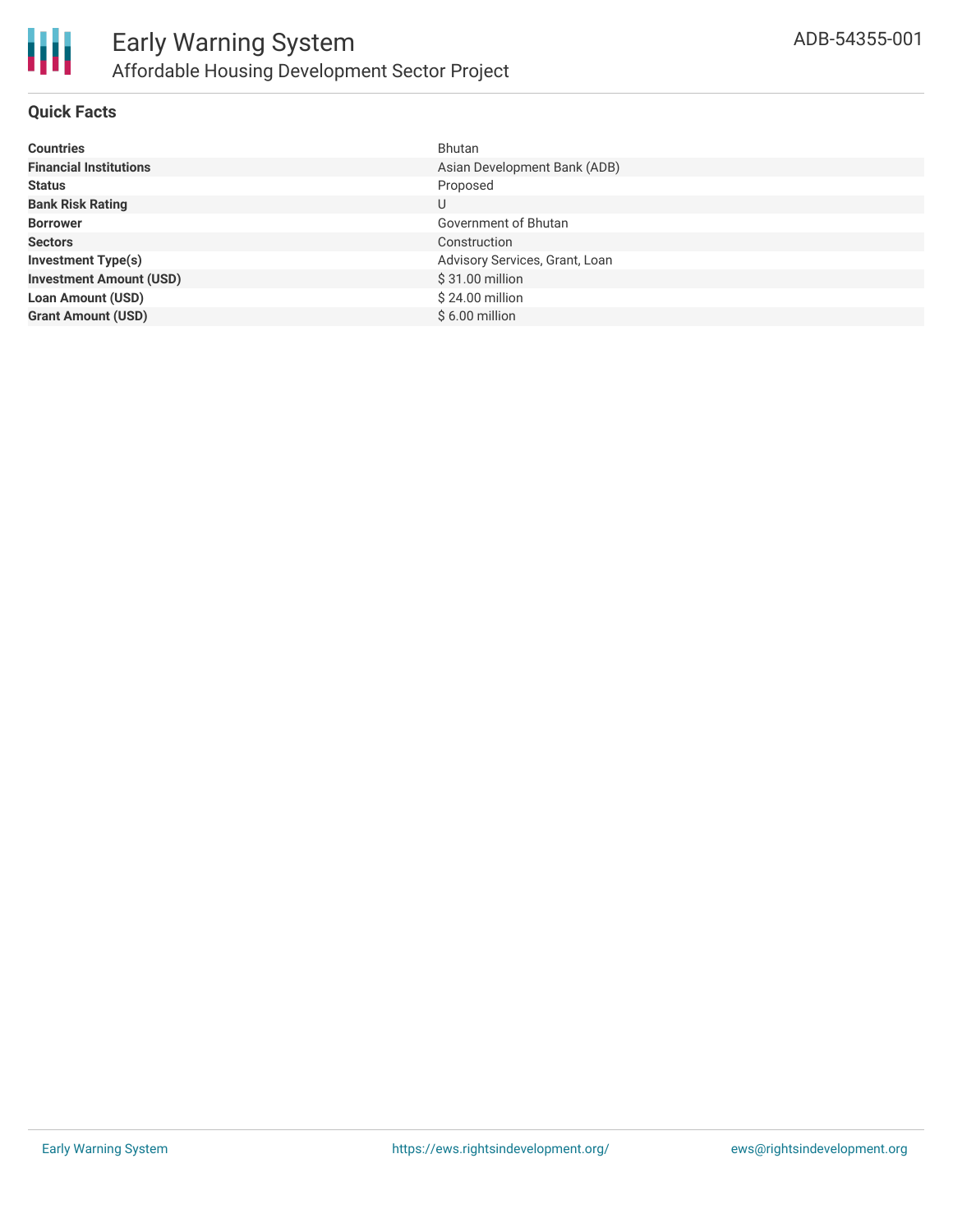

#### **Project Description**

The proposed project will deliver affordable housing in selected settlements in Bhutan. Improved livability, safety, and sustainability of human settlements through access to adequate affordable housing is a national priority. The project will support the NHDCL to strengthen its services by improving its overall financial sustainability, management, and operations.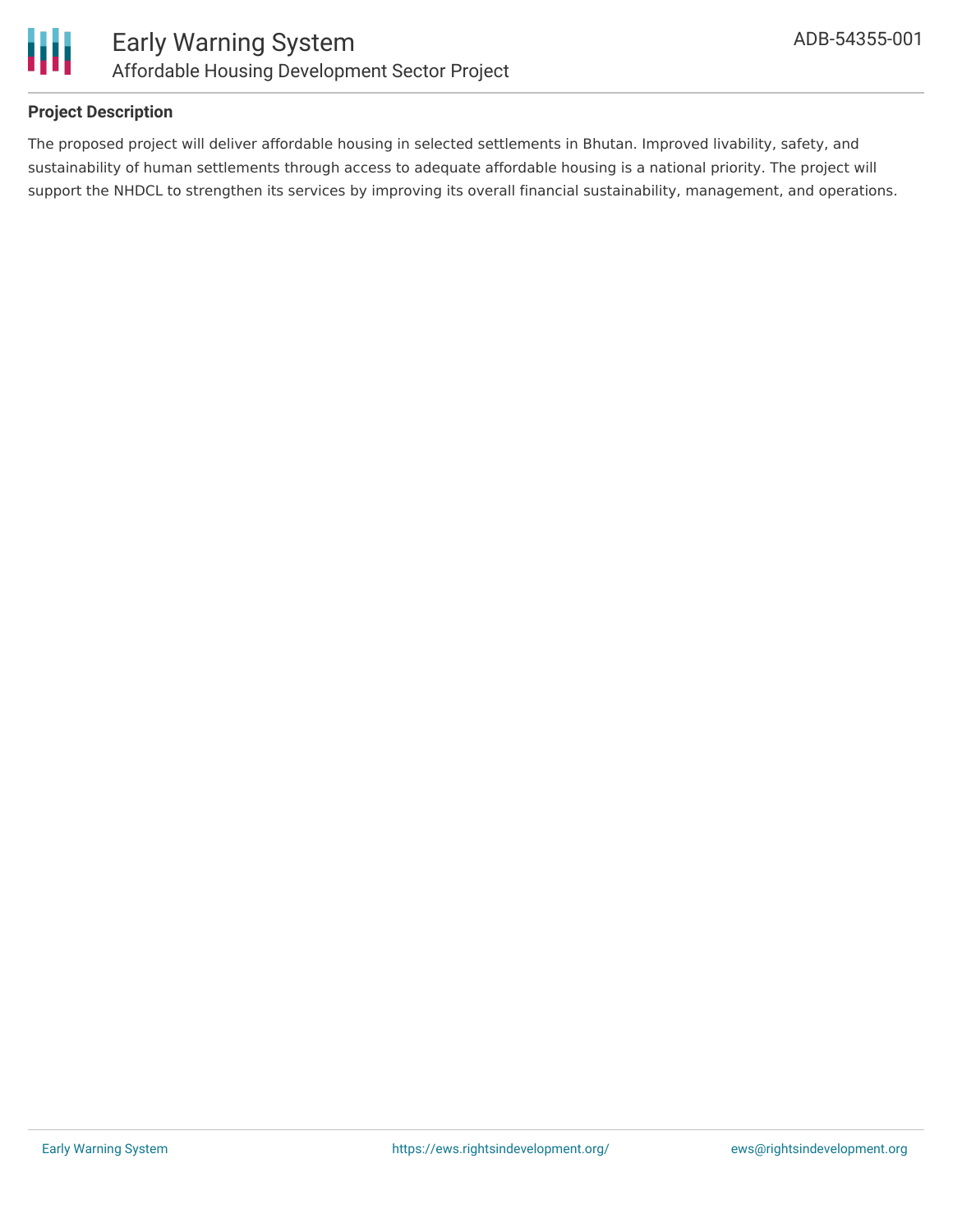

#### **Investment Description**

Asian Development Bank (ADB)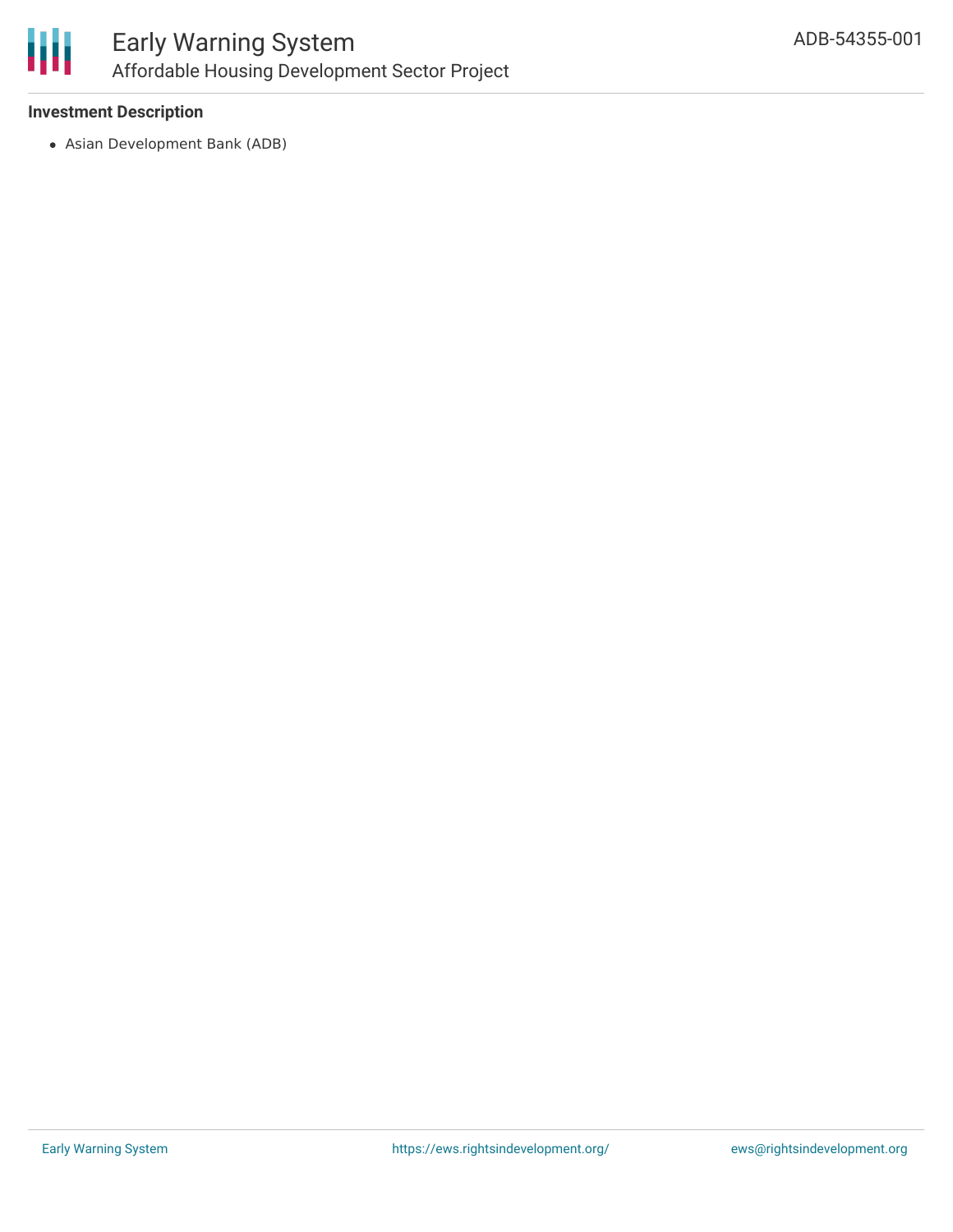

#### **Contact Information**

ADB

Kohlhase, Jude Ernest (Project Officer)

Project contacts not available at the time of disclosure.

#### ACCESS TO INFORMATION

You can submit an information request for project information at: https://www.adb.org/forms/request-information-form

ADB has a two-stage appeals process for requesters who believe that ADB has denied their request for information in violation of its Access to Information Policy. You can learn more about filing an appeal at: https://www.adb.org/site/disclosure/appeals

#### ACCOUNTABILITY MECHANISM OF ADB

The Accountability Mechanism is an independent complaint mechanism and fact-finding body for people who believe they are likely to be, or have been, adversely affected by an Asian Development Bank-financed project. If you submit a complaint to the Accountability Mechanism, they may investigate to assess whether the Asian Development Bank is following its own policies and procedures for preventing harm to people or the environment. You can learn more about the Accountability Mechanism and how to file a complaint at: http://www.adb.org/site/accountability-mechanism/main.